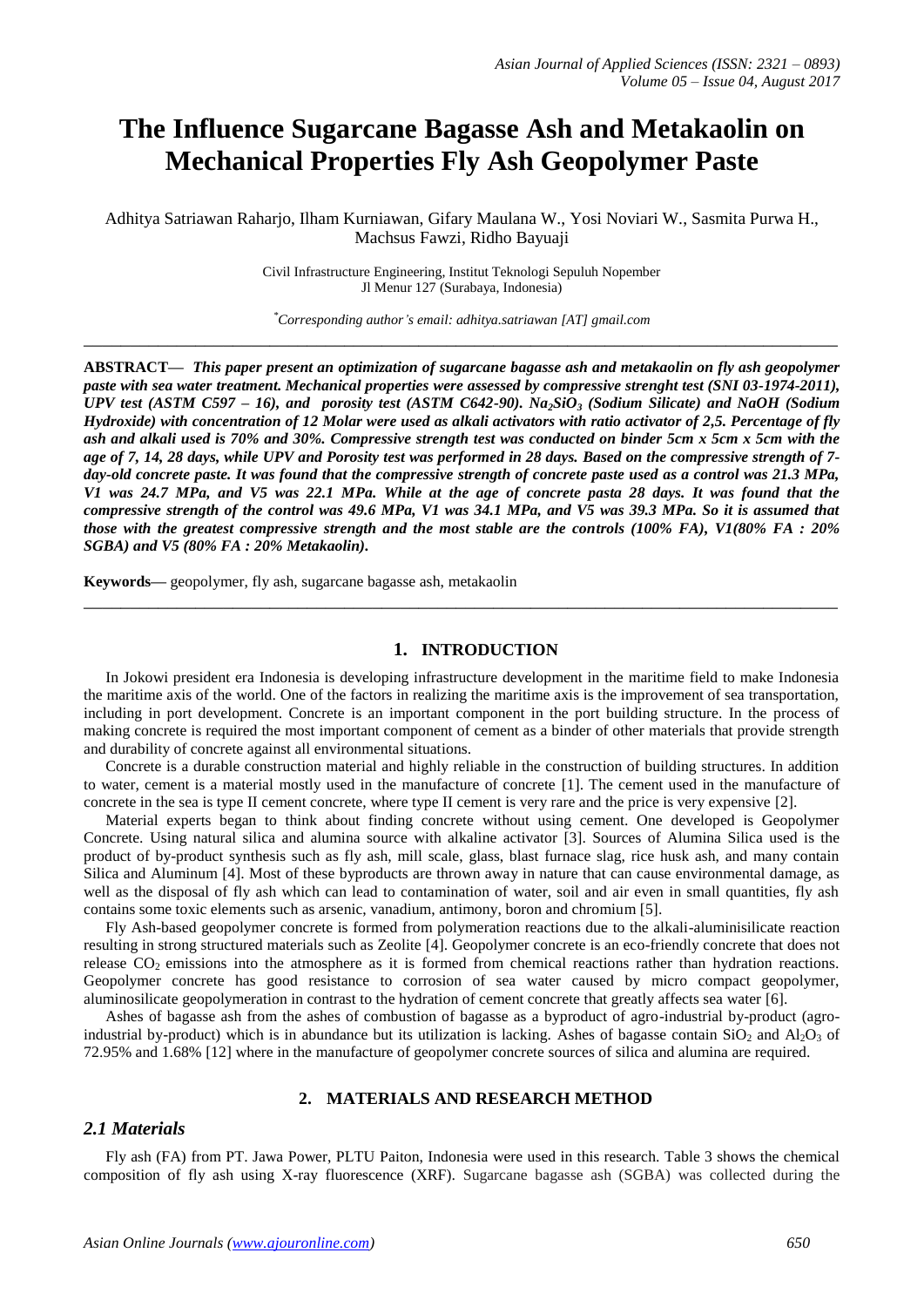cleaning operation of a boiler operating in PG Toelangan, sidoarjo, Indonesia. Table 4 shows the chemical composition of sugarcane bagasse ash. Metakaolin (MK) is a product from dehydroxylation of a clay mineral, kaolinite, which is very fine powder prepared by firing in a muffle furnace from room temperature up to  $750^{\circ}$ C for 3 h. The chemical composition of Metakaolin using X-ray fluorescence (XRF) showed in the table 5.

Alkali activator is required in order to produce geopolymer binder. Alkali activator sodium hydroxide (NaOH) with concentration 12 Molar and ratio between sodium silicate  $(Na_2SiO_3)$  and sodium hydroxide  $(NaOH)$  2.5 is recommended.



**figure 1.** A. Fly ash, B. Sugarcane Bagasse ash, C. Metakaolin

| <b>Table 1.</b> Mix Proportion                 |                                 |  |  |  |  |  |
|------------------------------------------------|---------------------------------|--|--|--|--|--|
| <b>Materials</b>                               | Mix Proportion $(\%$ by weight) |  |  |  |  |  |
| Fly ash, Sugarcane bagasse ash, and metakaolin |                                 |  |  |  |  |  |
| Activator                                      | 30                              |  |  |  |  |  |
|                                                |                                 |  |  |  |  |  |

Experiments conducted in the form of making concrete paste geopolymer by using several variations of the mixture that is

|         |         | <b>Material Variation</b>              |                   |         |
|---------|---------|----------------------------------------|-------------------|---------|
| $N_{0}$ | Fly Ash | <b>Sugarcane</b><br><b>Bagasse Ash</b> | <b>Metakaolin</b> | code    |
|         | 100%    |                                        |                   | Control |
| 2.      | 80%     | 20%                                    |                   | V1      |
| 3.      | 80%     | 15%                                    | 5%                | V2      |
| 4.      | 80%     | 10%                                    | 10%               | V3      |
| 5.      | 80%     | 5%                                     | 15%               | V4      |
| 6.      | 80%     |                                        | 20%               | V5      |

The steps undertaken in this study include the examination of ingredients composition which aims to get the material with good quality, followed by doing a mixture design inspection in order to get the right composition. Continued to the stage of making concrete paste with square mold with size 5cm x 5cm x 5cm, after that done the treatment period of 7 days, 14 days and 28 days. Treatment conducted during the treatment period is a test object placed into the sea water on the kenjeran beach Surabaya. After that done some testing with test specimens as many as 90 pieces with the kind of testing that is, Test Pressure, Ultra Plus Velocity Test and Porosity Test.



**figure 2.** Concrete Paste 5cm x 5cm x5cm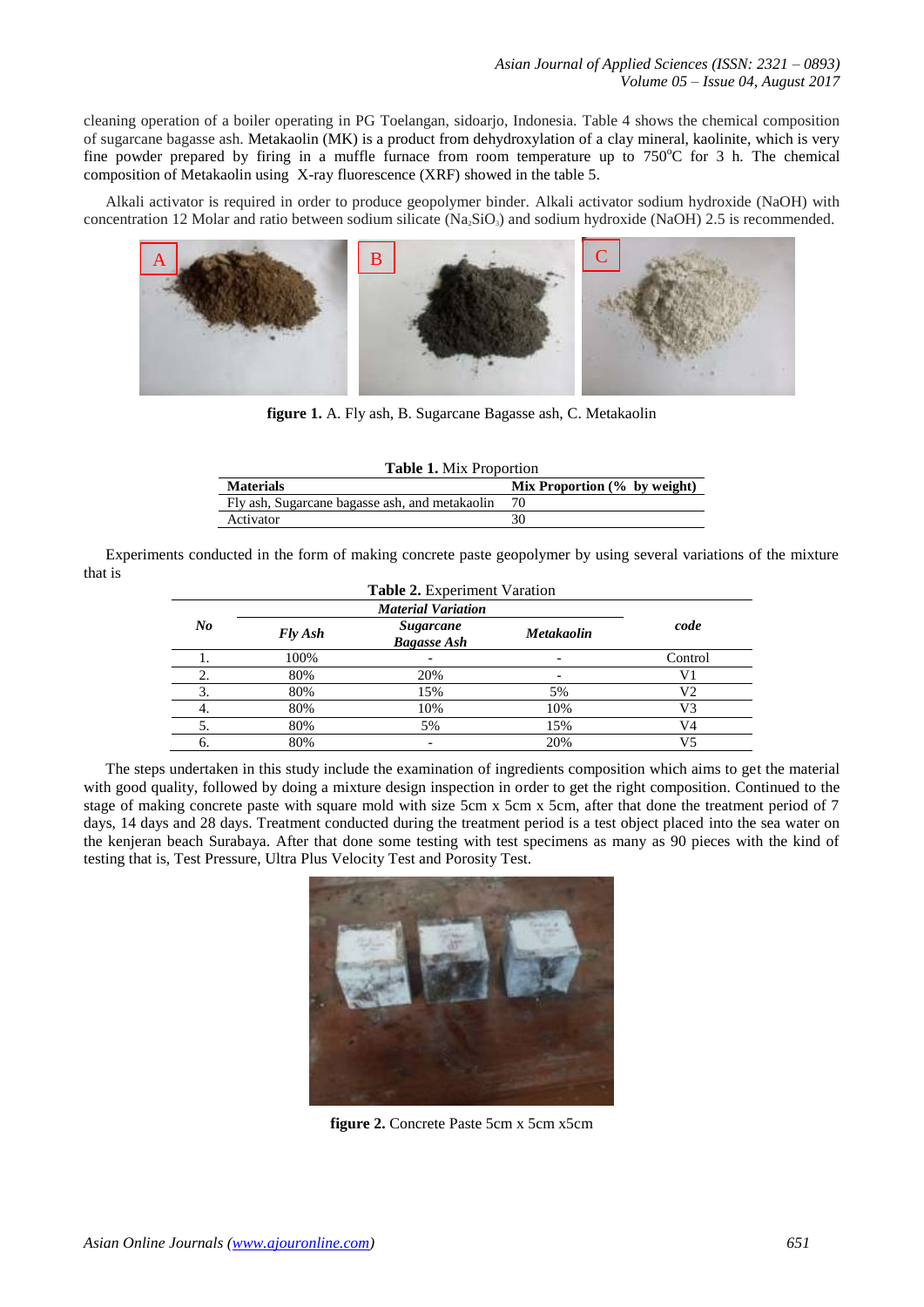## **3. RESULTS AND DISCUSSION**

The test material is done by XRF and SEM test to see the existing content in the material to be used, so that the material can be classified based on the existing standard and can be known the quality of the material.

|        | <b>Table 3. Fly Ash XRF Result</b> |  |                                                                                              |          |       |                    |     |                          |       |                   |                 |        |
|--------|------------------------------------|--|----------------------------------------------------------------------------------------------|----------|-------|--------------------|-----|--------------------------|-------|-------------------|-----------------|--------|
|        | SiO <sub>2</sub>                   |  | $Al_2O_3$ Fe <sub>2</sub> O <sub>3</sub> Cr <sub>2</sub> O <sub>3</sub> K <sub>2</sub> O CaO |          |       |                    | MgO | $MnO_2$ TiO <sub>2</sub> |       | Na <sub>2</sub> O | SO <sub>3</sub> | LOI    |
| Oksida | 26.48%                             |  | 13.01% 13.19%                                                                                | $0.01\%$ | 0.98% | 18,41% 8,31% 0,17% |     |                          | 0.59% | 2.69%             | 1.84%           | 13.72% |

According to ASTM C618 Fly Ash can be classified with calculation of  $SiO_2 + Al_2O_3 + Fe_2O_3$  more than 50% for type C and more than 70% for type F, after calculation got fly ash including type C with result 52,68%.

|        |                  |           |                |       |        | <b>Table 4.</b> Sugarcane Bagasse Ash XRF Result |       |       |                  |       |                 |       |
|--------|------------------|-----------|----------------|-------|--------|--------------------------------------------------|-------|-------|------------------|-------|-----------------|-------|
|        | SiO <sub>2</sub> | $Al_2O_3$ | $Fe2O3$ $P2O5$ |       | $K_2O$ | CaO                                              | CuO   | MnO   | TiO <sub>2</sub> | ZnO   | SO <sub>2</sub> | LOI   |
| Oksida | 65%              | 2.10%     | 10.90%         | 2.90% | 5.80%  | 10.90%                                           | 0.19% | 0.68% | $0.50\%$         | 0.33% | $0.69\%$        | 0.01% |

Above is the result of XRF test of bagasse ash, if using the same standard with Fly Ash it is found that ash bagasse used with result of calculation  $SiO_2 + Al_2O_3 + Fe_2O_3$  is 78% can be said that bagasse ash is equivalent to fly ash type F.



**figure 3.** SEM-EDX 1000x Sugarcane bagasse ash

|        |                  |     |                              |       |        |       | <b>Table 5.</b> Metakaolin Ash XRF Result |       |                  |                   |          |            |
|--------|------------------|-----|------------------------------|-------|--------|-------|-------------------------------------------|-------|------------------|-------------------|----------|------------|
|        | SiO <sub>2</sub> |     | $Al_2O_3$ $Fe_2O_3$ $P_2O_5$ |       | $K_2O$ | CaO   | $V_2O_5$                                  | MnO   | TiO <sub>2</sub> | $Nb_2O_5$ $Rb_2O$ |          | <b>LOI</b> |
| Oksida | 58%              | 36% | 2.10%                        | 0.77% | 1.26%  | 0.64% | 0.02%                                     | 0.02% | 0.85%            | 0.03%             | $0.02\%$ | 0.01%      |

Above is the result of XRF Kaolin test, if using same standard with Fly Ash hence obtained that metakaolin which used with result of calculation  $SiO_2 + Al_2O_3 + Fe_2O_3$  is 96,1% can be said that metakaolin equal to fly ash type F.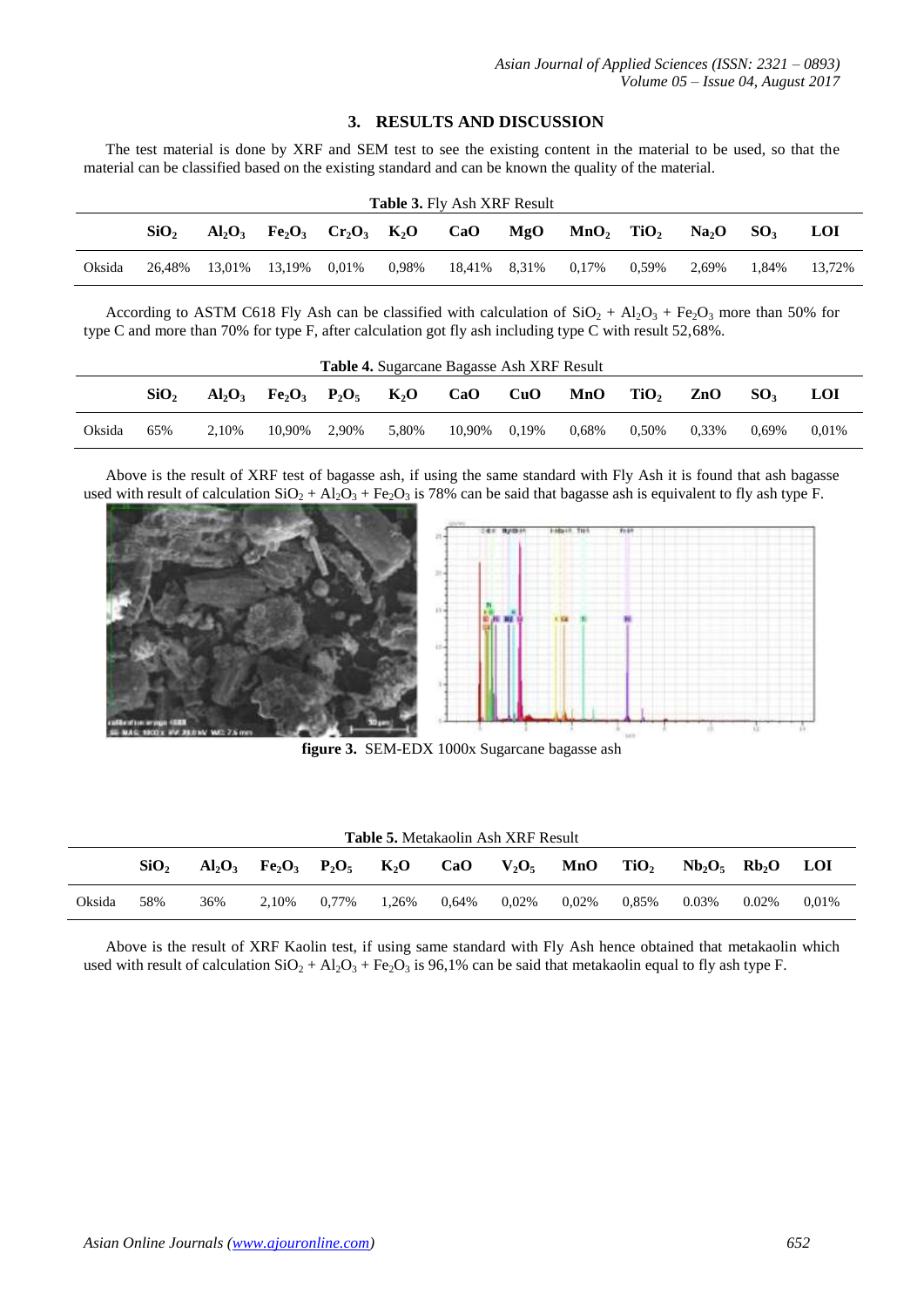

**figure 4.** SEM-EDX 1000x Metakaolin

After the material tested, do the manufacture of the test object for subsequent next process done, after made the first test object is done is a compressive strength test with the following results

|     | Code    |        | <b>Results (MPa)</b> |         |
|-----|---------|--------|----------------------|---------|
| No. |         | 7 days | 14 days              | 28 days |
|     | Control | 21,3   | 34,9                 | 49,6    |
|     | V1      | 24,3   | 26,5                 | 34,1    |
| . ب | V2      | 16,4   | 29,5                 | 32,0    |
| 4.  | V3      | 14,3   | 27,1                 | 35,1    |
|     | V4      | 14,5   | 26,8                 | 32,4    |
| o.  | V5      | 22,1   | 27,2                 | 39,3    |

**Table 6.** Compressive Strenght Test Result

It can be seen that the increase of compressive strength of concrete from age 7 days to 28 days with sea water environment condition which can damage the concrete got high enough increase, at 100% fly ash condition resulted compressive strength equal to 49,6 MPa become highest compressive strength and As a compressive force of control, in Variation 6 with V6 code, a compressive strength of 39.3MPa is almost equal to the strength of the control of geopolymer concrete with the addition of metakaolin of 20%, and in the 4th variation with the V3 code the result is 35.1 MPa with the addition of 10% Bagasse and 10% metakaolin, and the lowest compressive strength obtained in variation V2 with a compressive strength of 32.0 MPa with the addition of 15% bagasse ash and 5% metakaolin.

This the result of Ultra Pulse Velocity test, It was a type of testing without damaging the concrete (Non-Destructive) for the purpose of estimating the quality of concrete based on the relationship UPV wave velocity through the medium of concrete at 28 days.

|         | <b>Table 7. UPV Test Result</b>        |  |
|---------|----------------------------------------|--|
| Code    | Average Results of UPV test, V (m/sec) |  |
| Control | 2763,33                                |  |
| V1      | 2566,67                                |  |
| V2      | 2563,33                                |  |
| V3      | 2543,33                                |  |
| V4      | 2566,67                                |  |
| V5      | 2546.67                                |  |

Porosity test results were a type of testing without damaging the concrete (Non-Destructive) in order to measure the durability of the concrete structure of the clamshells waste. This test showed the percentage of free space on concrete or porous levels which became the major factor in influencing the quality of concrete at 28 days.

|         | Table 8. Porosity Test Result        |
|---------|--------------------------------------|
| Code    | Average Results of Porosity test (%) |
| Control | 16,35                                |
| V1      | 16,67                                |
| V2      | 13,60                                |
| V3      | 14,95                                |
| V4      | 17,74                                |
| V5      | 16,03                                |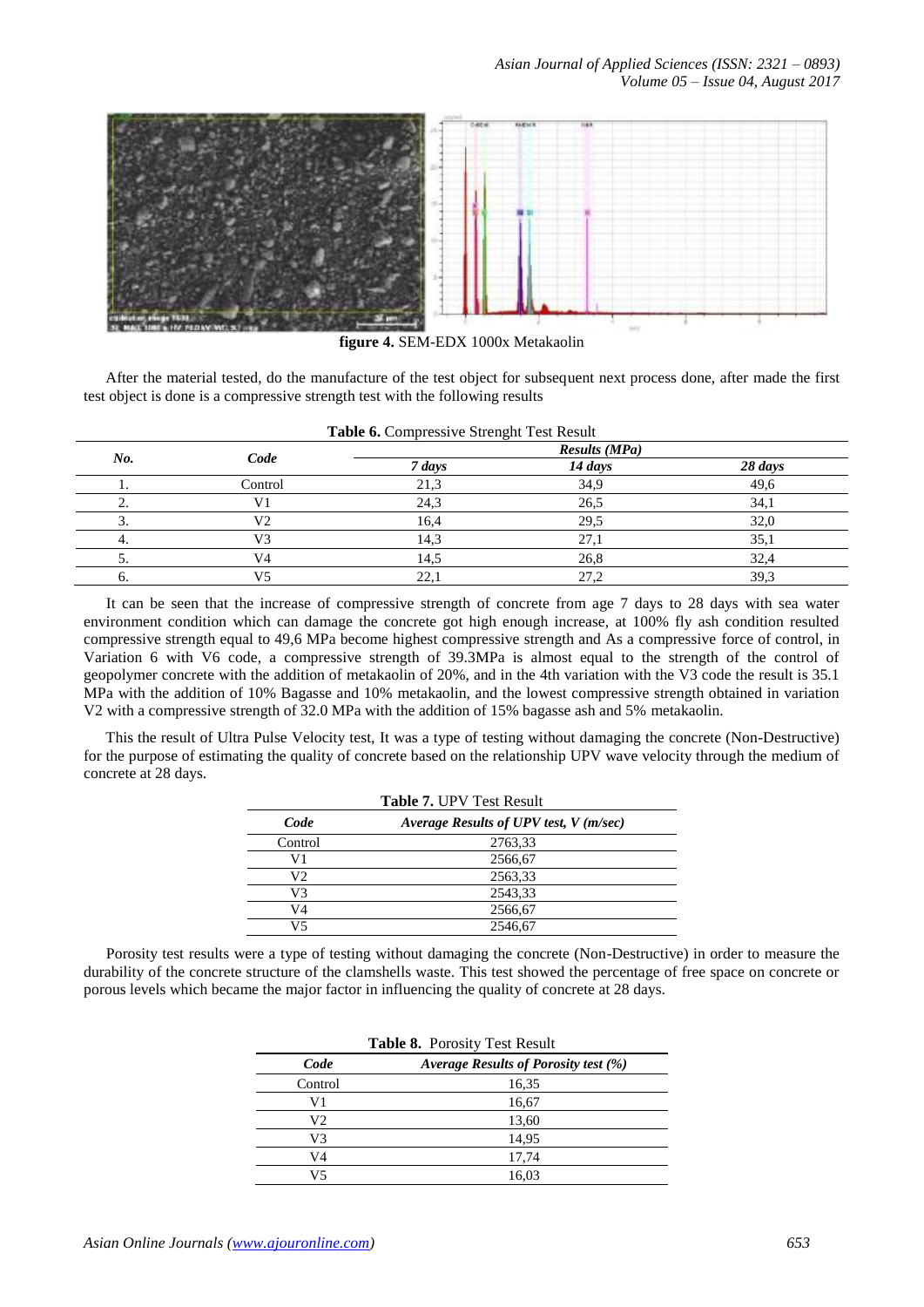#### **4. CONCLUSION**

From the result of UPV (Ultrasonic Pulse Velocity) test, the optimum density of the concrete paste is on the test specimens used as control with an average of 2763.3 m/s. While among the specimens which has the biggest density from the variation specimens is V1 with an average of 2586.7 m/s.

In the result of the compressive strength test of 7 days old concrete paste was obtained that the biggest compressive strength is on the V1 and followed by V5 with an average compressive strength of V1 is 24.3 MPa, and V5 is 22.1 MPa.

But, from the result of compressive strength test of 28 days old concrete paste was obtained that the biggest compressive strength is on the control specimens and followed by V5 with an average compressive strength of control specimens is 49.6 MPa and V5 equal to 39.5 MPa.

From the porosity test. Porosity of paste made from a mixture of fly ash, sugarcane bagasse ash, and metakaolin is not very influential on compressive strength.

So, it can be concluded that the optimum paste to be used for concrete is control, V1 and V5 concrete paste.

#### **5. ACKNOWLEDGEMENT**

The author thank to Ministry of Research, Technology and Higher Education of the Republic of Indonesia for funded this research.

## **6. REFERENCES**

- [1] Aleem, Abdul M.I, P.D Aumairaj, "Geopolymer Concrete-A Review", International Journal of Engineering Sciences & Emerging Technologies, vol. 1, pp. 118-122, 2012
- [2] S. Zacarias, Philip, "Alternative Cements For Durable Concrete Inoffshore Environments", presented at the Offshore Mediterranean Conference and Exhibition in Ravenna, Italy, 2007
- [3] Olivia, Monita, Alfian Kamaldi, Iskandar R. Sitompul, Ismed Diyanto, Edy Saputra, "Properties of Geopolymer Concrete from Local Fly Ash (FA) and Palm Oil Fuel Ash (POFA)", Materials Science Forum, vol. 803, pp. 110-114. 2015
- [4] Davidovits, Joseph, "Geopolymer Chemistry and Aplication 3<sup>rd</sup> edition", France : Institut Geopolymere, 2011
- [5] Sumajouw, Marthin D.J, Servie O. Dapas. Elemen Struktur Beton Bertulang Geopolymer. Yogayakarta : Penerbit Andi, 2013.
- [6] Zhang, Zuhua, Xiao Yao, Huajun Zhu, "Potential application of geopolymers as protection coatings for marine concrete II. Microstructure and anticorrosion mechanism", Applied Clay Science, vol. 49, pp.7– 12, 2010.
- [7] Abdullah, [M. M. A. ,](http://www.scientific.net/author/M_M_A_Abdullah) [H. Kamarudin,](http://www.scientific.net/author/H_Kamarudin) [M. Bnhussain,](http://www.scientific.net/author/M_Bnhussain) [I. Khairul Nizar,](http://www.scientific.net/author/I_Khairul_Nizar) [A.R. Rafiza,](http://www.scientific.net/author/A_R_Rafiza) [Y. Zarina,](http://www.scientific.net/author/Y_Zarina) "The Relationship of NaOH Molarity,  $Na_2SiO_3/NaOH$  Ratio, Fly Ash/Alkaline Activator Ratio, and Curing Temperature to the Strength of Fly Ash-Based Geopolymer*"*, Vol. 328-330, pp. 1475-1482, 2011.
- [8] Ilham Kurniawan, Darda Abdurahman F., Ahmad Fajaruddin AF, Yani Handayani and Ridho Bayu Aji, "Efek Kombinasi Dari Sugar Cane Bagasse Ash Dan Fly Ash Terhadap Kuat Tekan Beton Geopolymer ", in Seminar Nasional Civil days Universitas Negeri Malang, Malang, 2015.
- [9] S. SNI, SNI 03-6825-2002, Metode pengujian kekuatan mortar semen untuk pekerjaan sipil, 2002.
- [10] ASTM-C597-09, "Standard Test Method for Pulse Velocity Through Concrete", ed. West Conshohocken: ASTM International, 2009.
- [11] [Gum Sung Ryu,](http://www.sciencedirect.com/science/article/pii/S0950061813004674) [Young Bok Lee,](http://www.sciencedirect.com/science/article/pii/S0950061813004674) [Kyung Taek Koh,](http://www.sciencedirect.com/science/article/pii/S0950061813004674) [Young Soo Chung,](http://www.sciencedirect.com/science/article/pii/S0950061813004674) "The mechanical properties of fly ash-based geopolymer concrete with alkaline activators" ,Vol. 47, pp. 409-418, 2013.
- [12] Bahurudeen, A, Manu Santhanam, "Influence of different processing methods on the pozzolanic performance of sugarcane bagasse ash", Cement & Concrete Composites, vol. 56, pp. 32–45, 2015.
- [13] Almeida, Fernando C.R, Almir Sales, Juliana P. Moretti, Paulo C.D. Mendes, "Sugarcane bagasse ash sand (SBAS): Brazilian agroindustrial by-product for use in mortar", Construction and Building Materials, vol. 82, pp. 31–38, 2015.
- [14] B.B. Kenne Diffo, A. Elimbi, M. Cyr, J. Dika Manga, H. Tchakoute Kouamo, "Effect of the rate of calcination of kaolin on the properties of metakaolin-based geopolymers", Journal of Asian Ceramic Societies, vol. 3, pp. 130-138, 2015.
- [15] Jan Deja, Alicja Uliasz-Bochenczyk, Eugeniusz Mokrzycki, "CO<sub>2</sub> emissions from Polish cement industry", International Journal of Greenhouse Gas Control, vol. 4, pp. 583-588, 2010.
- [16] Jo, Minju, Linoshka Soto, Marleisa Arocho,Juliana St John, Sangchul Hwang, "Optimum mix design of fly ash geopolymer paste and its use in pervious concrete for removal of fecal coliforms and phosphorus in water", Construction and Building Materials, vol. 93, pp. 1097-1104, 2015.